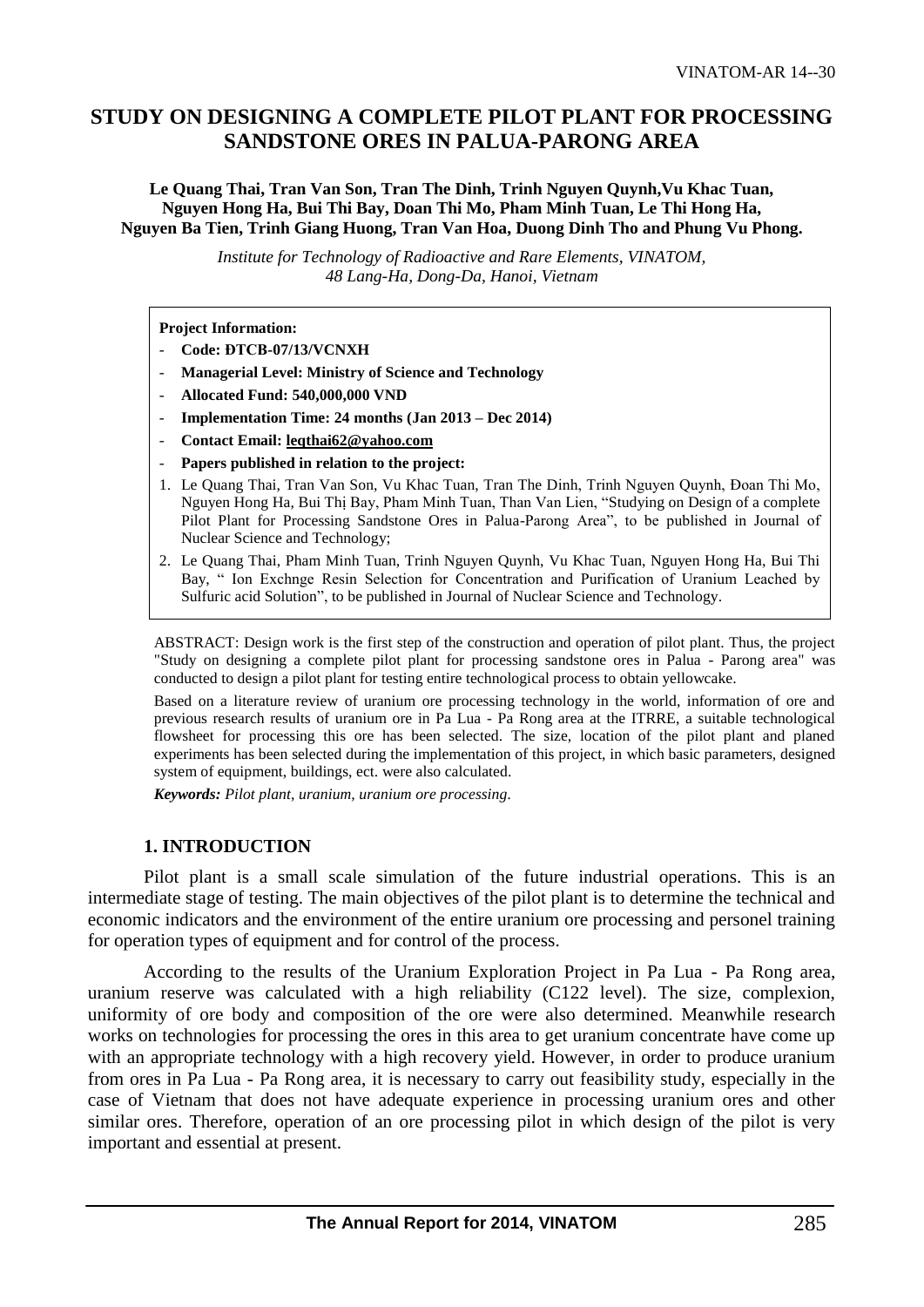As considered a simulation of a plant in the future, the objective of this pilot is to verify the technology which was developed in the laboratory and optimize operational parameters of components in the process. In addition, other objectives were also paid attention, including study on circulation of solution in components and the accumulation of impurities in the whole operation of the pilot, necessary and adequate information for design, cost estimate of investment and operation, etc.

For these reasons, the topic "Study on designing a complete pilot plant for processing sandstone ores in Pa Lua - Pa Rong area" was conducted to design a pilot plant for testing entire technological process to obtain yellowcake.

### **2. RESULTS AND DISCUSSION**

### **2.1. General information of ore**

According to the results of exploration in the phase 1 of the project for uranium ore exploration in Pa Lua - Pa Rong area, uranium reserve in this area is 5,500 tons of  $U_3O_8$  (in compliance with reserve level of C122, approximately equal to RAR level which is the highest reliability). However, the data at the end of 2007 showed that uranium reserve in the long-term vision might reach over 16,000 tone of  $U_3O_8$ .

Sandstone ores in Pa Lua - Pa Rong have geological structure ranging from complex to very complex in which ore body can be a single vein or system of veins that have distribution without law; veins are in the forms of matrix, lens, cluster, tube with discontinuous distribution and destructed fault. This characteristic will affect the selection of methods for ore exploitation during implementation of production.

In terms of uniformity, in the area of Pa Lua, the thickness of rock layer containing ores changes from 1.0 to 3.5 m, changing unstably while the average contents of  $U_3O_8$  in the ore bodies change from 0.031% to 0.095%, varying very unevenly. In Pa Rong area, the content of  $U_3O_8$  in the ore body is in the range of 0.006 - 1.43%, accounting for average 0.075%. The content of  $U_3O_8$  in the rock layers containing ores distributes from unevenly to very unevenly. Average thickness of rock layers containing ores is relatively stable. In the 3 layers containing ores, the layer containing No 1 ore lying at the lowest level has large varying co-efficiency in thickness and contents, but the highest content of  $U_3O_8$  and the largest thickness.

In terms of mineral composition, it is possible to divide into groups including minerals creating the host rock, uranium minerals (primary minerals: nasturan and hydrated nasturan, coffinite and secondary minerals: uranophan, uranioxiacid - metaurnaioxiacid, autunite, metaautunite and hydrated metaautunite, uranoxiacid, soddyite, bassetite, etc.) and companying mineral group (sulfur mineral, oxide mineral, ferro and manganese hydroxides and mineral of carbonate group). Sandstone ore in this area consists of no weathered (primary ores) and weathered forms.

In terms of chemical composition, the average uranium content of the area is 0.04 - 0.06% U<sub>3</sub>O<sub>8</sub>. The ore does not contain a considerable amount of rare and precious elements that are valuable to consider recovery during ore processing. Vanadium and Molybdenum are not in the range of concentrations that are usually paid attention to. Other impurities such as Cu, Ni, Cr, Mn, Ti etc. are not considerable and cause little affects to the quality of the products.The content of carbonate in the ore which ranges from 2% to 6% may lead to high acid consumption in the leaching process; however, it is still in the permissible limit for applying the method of leaching by acid sulphuric. Uranium contents in different ore objects are not the same. Due to the different levels of weathering, compactness of different ores, the ratio between reduction and oxidation forms of uranium are different, leading to the different ability of uranium leaching. This requires piloting to be flexible in terms of technology.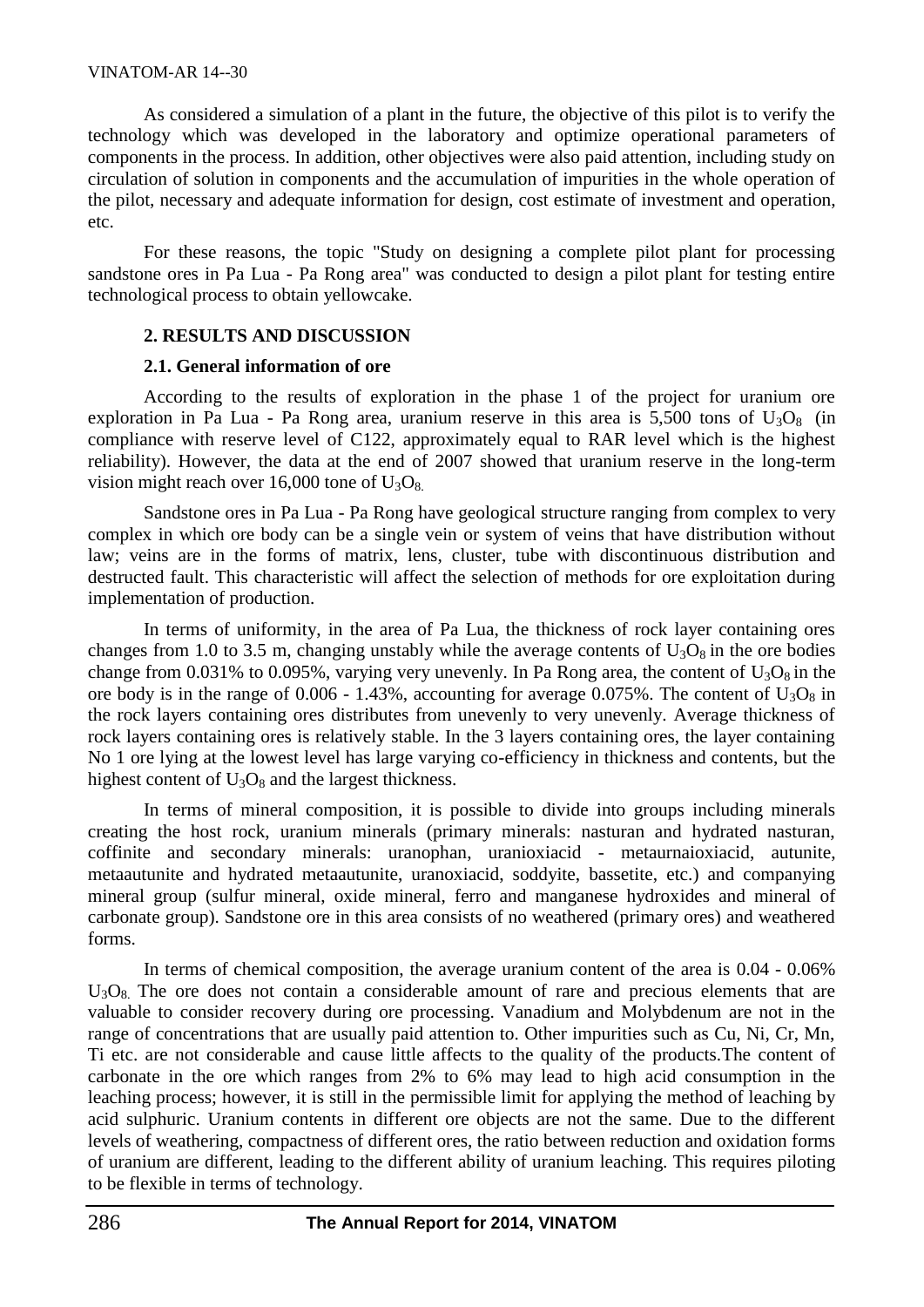### **2.2. Selection of complete flowsheet**

Based on mineralogical, chemical compositions and results of laboratory research as well as some pilots after laboratory research, the group of authors proposed a flow sheet for processing sandstone ores in the area of Pa Lua - Pa Rong, similar to the flow sheet for processing low grade ores that have been used in the world. According to the flow sheet in the below figure, the ore processing process consists of main components, including ore handling (crushing and grinding), agglomeration, stacking, leaching, ion exchange, precipitation, filtration, drying, effluent treatment and solid waste management. As chemical composition of the ore varies unevenly in the ore body,

technological condi -tion would be pointed out in the scope to apply for the ore with the average uranium content of 0.05% U based on the previous research results.

The ore handling stage is to reduce size of ore particles to the appropriate size for leaching: crushing at two levels, in which at the first level, crushing from the size of ore particles after exploitation to the size of -10 cm (80%). A system of sieves with respective sizes was used after each level of crushing to avoid the ore to be over-crushed.

- Agglomeration stage is to ensure even distribution of particle sizes and acid in the ore mass: concentrated sulfuric acid and water are added together with ore into a rotary drum mixer. Acid consumption in this component accounted for around 30% - 40% of the total acid consumption for the whole leaching process. The moisture content reached 5%.



*Uranium ore processing flowsheet*

Stacking is to put the whole mixed ore mass into a heap with solution containing uranium. In order to carry out this, the ore mixed from the previous component was transferred to the leaching area by rubber conveyor system. The height of the ore heap was around 3 - 3.5 m. After that, a system of pipes to provide solution (with dropper) on the surface of the ore layer with distance between holes on the pipe of around 30 - 35 cm. The size of the ore heap will be calculated based on determination of pilot scale as mentioned below.

Leaching: this is the main stage of the process for removing uranium from the ore and obtaining uranium containing solution. Solution of leaching agent (acid or circulated solution) is pumped into the heap via distribution system with a flow rate of around  $10 - 20$  l/m<sup>2</sup>.hour by batch. After leaching stage, water usually was pumped into the heap to recover the whole dissolved uranium and residual acid from ore residues. Water consumption based on the ratio of water/ore reached around 0.7. Leaching duration was around 2 months. Recovery yield reached around 80 - 85%.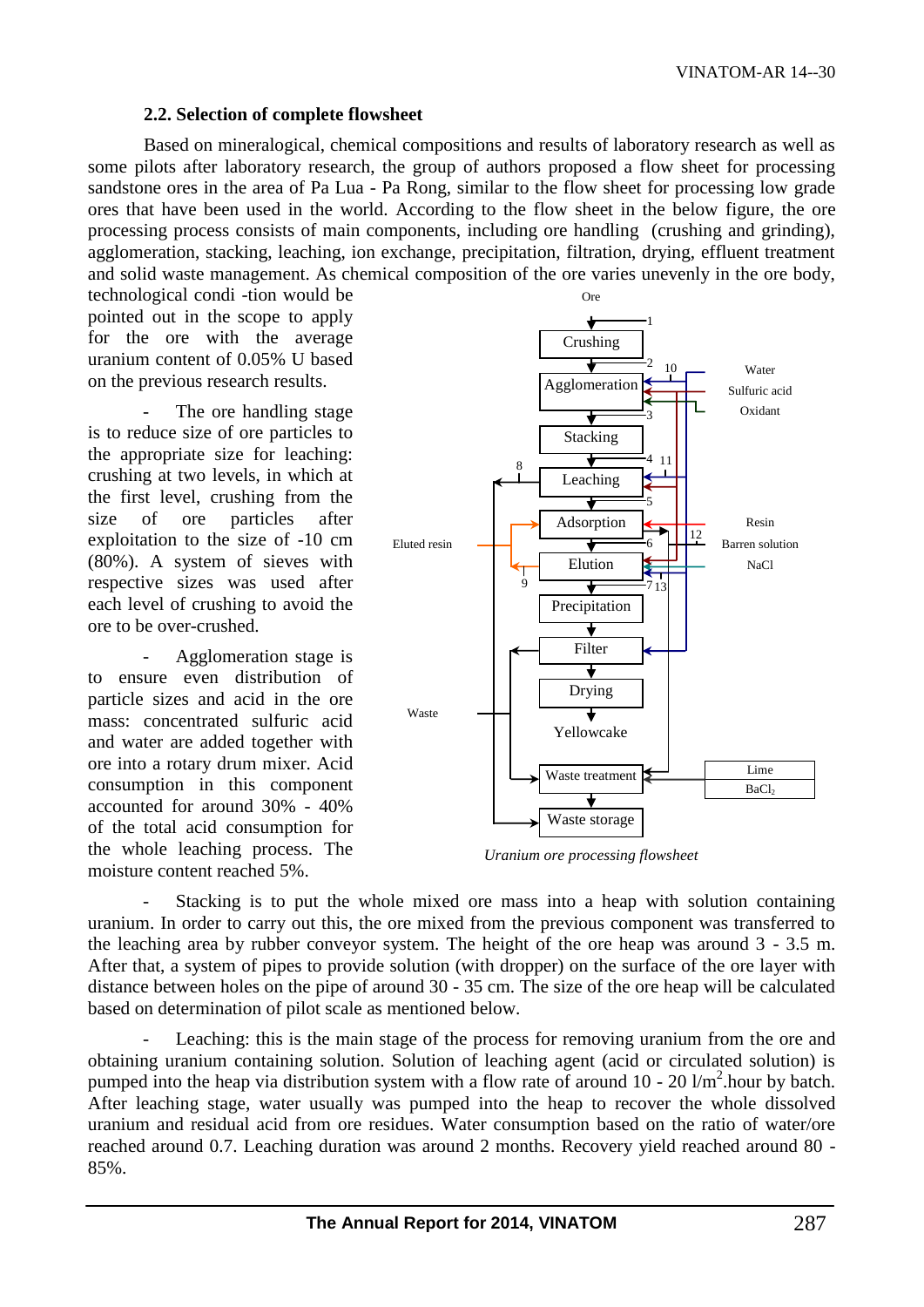#### VINATOM-AR 14--30

Ion exchange: this stage was to remove majority of impurities from uranium and increase the content of uranium in the solution and was carried out in a continuous ion exchange system. Ion exchange resin used was strong base anion resin such as purolite. In the initial stage, uranium was removed from leaching solution to the resin, but most of impurities went with the effluent. Before conducting uranium adsorption, the leaching solution was adjusted to pH 1.6 by NaOH solution. In this stage, retention time of the solution in the resin bed was around 8-10 minutes (longer than that for Amberlite IRA 420 resin). The next step was to elution in order to remove uranium from saturated resin into solution and increase uranium concentration. Eluant was solution containing NaCl 1M and  $H_2SO_4$  0.1M. Retention time of the solution in the resin bed was around 15 minutes. Total volume of the eluant for this stage was 18 bed volumes. Uranium concentration in product solution reached around 10 g/l. The yield of uranium recovery reached 98 - 99%. Between these two main stages there were stages of rinsing resins with sulfuric acid 1/1000 (volumetric ratio).

Precipitation: this is the stage for recovery of uranium in the form of yellowcake as product. To ensure that the product has high purity and stability,  $H_2O_2$  was used as precipitating agent. pH of precipitation process was maintained at 3.3 during the whole precipitation by adding dilute NH<sub>4</sub>OH solution. Consumption for H<sub>2</sub>O<sub>2</sub> was 0.182 g H<sub>2</sub>O<sub>2</sub>/g U<sub>3</sub>O<sub>8</sub>. Mixing duration was 2 hours. The solution was kept for 2 more hours to let crystals stable. The yield of uranium recovery reached over 99%, the content of  $U_3O_8$  reached over 80%; content of impurities met the ASTM standards for commercial products.

Filtration, drying and packaging product: these are the last stages of the flow sheet to complete products, packaging and releasing. A vacumm coveyor filter is used in the filtration.

Treatment of the effluents was to dispose wastewater to the environment or recycle them in the process. The treatment was carried out in a mixturer by neutralization method through 2 stages.

Neutralizing agent was lime. Initially, the solution was neutralized to pH 8 and mixed for 20 minutes. Lime was continued to be added to reach pH 10 and mixed for additional 20 minutes to allow Ra to be co-precipitated completely with BaSO4. The solution was kept for several days and then was sedimented. Solid waste and tailings were collected and transferred to the landfill for disposal and management.

#### **2.3. Size and location of the pilot plant**

Yield of stages from ore crushing to leaching was determined by the amount of ore to be processed, but the later stages such as ion exchange, precipitation, drying, etc... depended on the uranium content in the ore. Therefore, the yields of those stages in the technological flow sheet for processing sandstone ores in Pa Lua - Pa Rong area were very different from each other. In principle, the larger scale of the pilot, the higher the reliability of the obtained information; however, the larger scope, the more difficult the provision of ore samples, especially the provision of budget. In order to reduce the necessary amount of ores for the pilot later on, stages including precipitation, filtration and drying would be operated in batch pattern (this kind of equipment is popular) to have sizes large enough.

The other stages are divided into groups working in continuous mode. The first group include ore preparation, agglomeration and stacking with capacity of 10 tons of ore/hour. The second one include leaching, ion exchange and liquid waste treatment. Leaching system consists of 5 boxes (85 tons of ore/box). Ion exchange system with yield of 185 litters of solution/hour works continuously 24 hours/day and 30 days/month.

Through the survey, a suitable place for pilot plant Pa Lua village, Pa Toi commune, Nam Giang district, Quang Nam province, because it is near the ore body.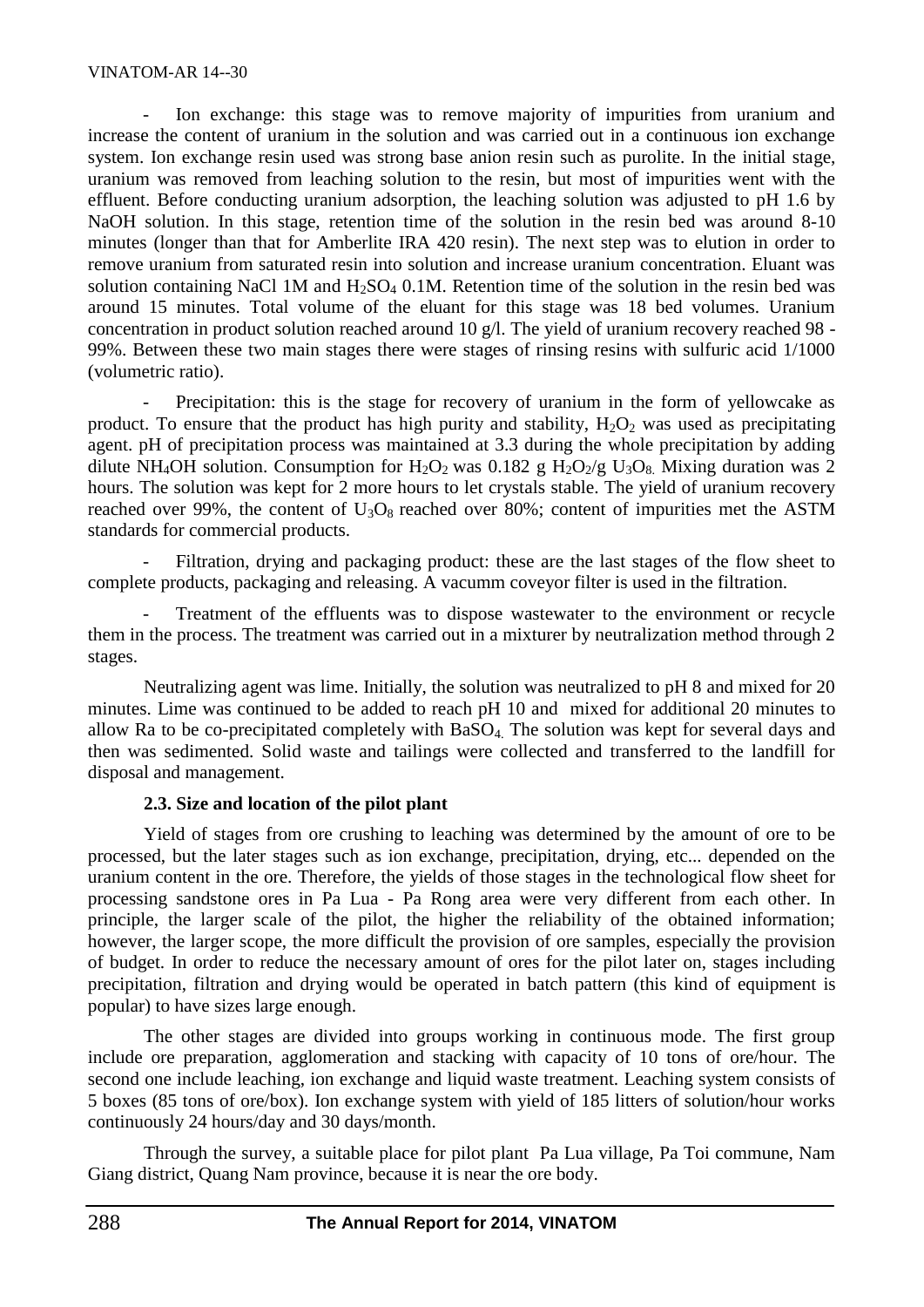### **2.4. Mass balances**

Based on the selected flow sheet, some of the main streams were calculated and given in below table. The calculation is based on the following parameters:

Average moisture content of the ore  $(\% )$ :

Leaching efficiency (%U): 82

Saturated uranium loading of resin (g U/l): 45

Efficiency of uranium recovery  $(\%):$  98

| <b>Stream</b>  | <b>Working mode</b>                                         | <b>Solid</b> |       |       | Liquid |                |         |                |
|----------------|-------------------------------------------------------------|--------------|-------|-------|--------|----------------|---------|----------------|
|                |                                                             | Kg/h         | g U/t | g U/h | L/h    | g U/L          | Density | g U/h          |
| $\mathbf{1}$   | Continuously, 8<br>hours/day and 2<br>days/month            | 10,000       | 500   | 5,000 | 204.1  |                | 1.0     |                |
| $\overline{2}$ |                                                             | 10,000       | 500   | 5,000 | 204.1  |                | 1.0     |                |
| 3              |                                                             | 10,000       | 500   | 5,000 | 526.3  |                |         |                |
| $\overline{4}$ | Continuously,<br>hours/day<br>24<br>and<br>30<br>days/month | 231          | 500   | 116   | 12.2   |                |         |                |
| 5              |                                                             |              |       |       | 185.0  | 0.514          |         | 95.1           |
| 6              |                                                             | 2.2          | 42750 | 93.2  |        |                |         |                |
| $\overline{7}$ |                                                             |              |       |       | 13.1   | 7.125          |         | 93.2           |
| 8              |                                                             | 228          | 90    | 21    |        |                |         |                |
| 9              |                                                             | 2.2          |       |       |        |                |         |                |
| 10             |                                                             |              |       |       | 322.2  | $\overline{0}$ | 1.0     | $\overline{0}$ |
| 11             |                                                             |              |       |       | 172.8  | $\overline{0}$ | 1.0     | $\Omega$       |
| 12             |                                                             |              |       |       | 185.0  | 0.010          |         | $\overline{2}$ |
| 13             |                                                             |              |       |       | 13.1   | $\overline{0}$ | 1.0     | $\overline{0}$ |

*Characteristics of the main streams of the block diagram*

# **2.5. Calculation, design and selection of equipments**

#### *2.5.1. The equipments in the ore handling stage*

With processing capacity of 10 tons/hour and the characteristics of the ore, on the basis of the required size of ground ore, a two stage grinding system has been selected. Due to the average hardness, low moisture and the largest size (maximum diameter of 250 mm) of the ore, a jaw crusher should be selected for phase 1, and a roll mill should be selected for phase 2 of grinding. A quantitative requirement is shown in the figure below.

According to a calculation, a jaw crusher PE400(A) X600 is selected for phase 1 and a single roll crusher 900A KCД for phase 2. This selected grinding system of two crushers has met the requirements of productivity and ore particle size. Additionally, a mechanical screening ZKS0615 has been selected.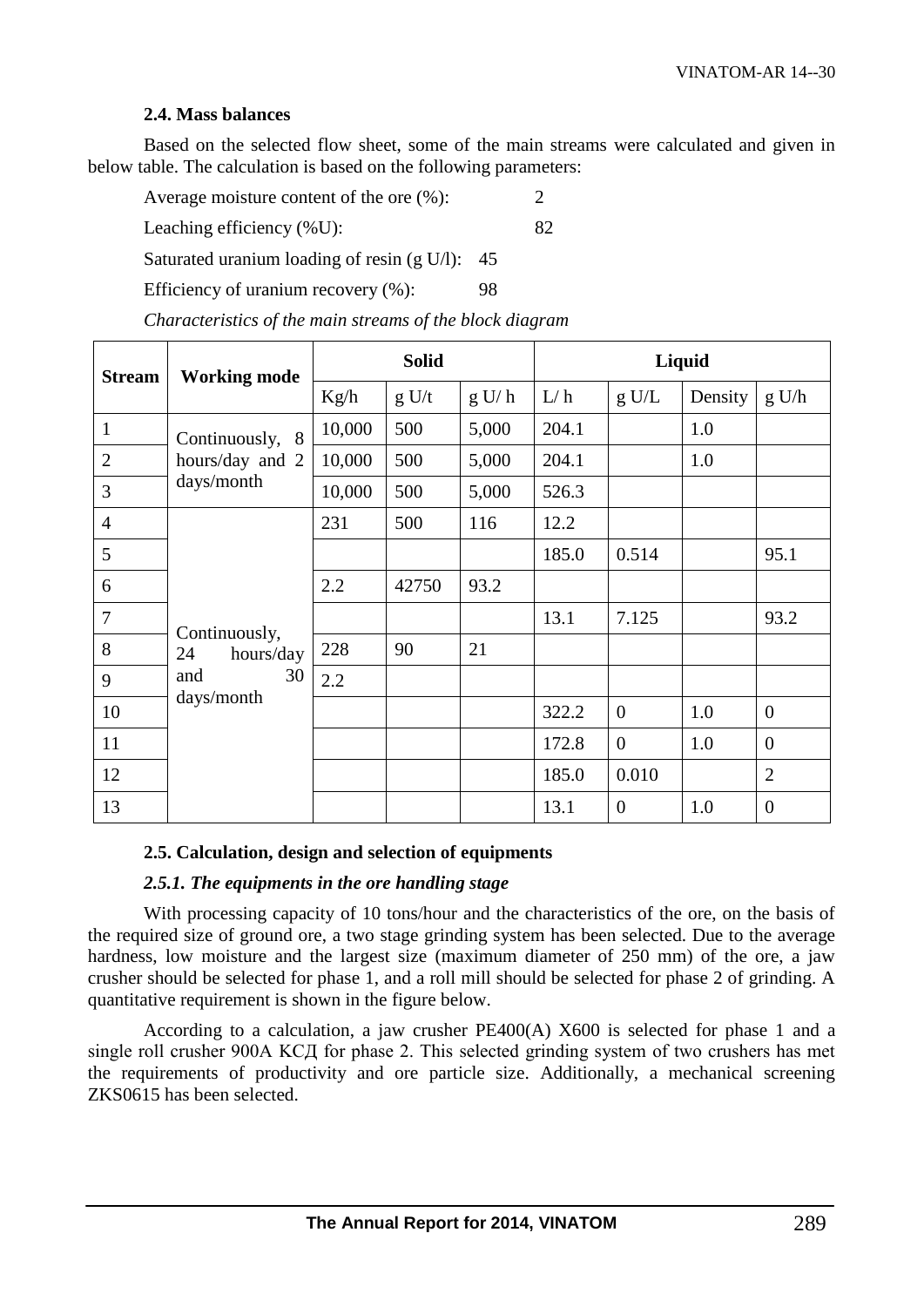# *2.5.2. Agglomerator*

The designed ore agglomerator system consists of a mixer as a main part and an auxiliary system such as transportation equipment to weighing and carrying ore to a temporary storage, equipment for measurement of concentrated sulfuric acid volume and a tank for water supply.

The calculated parameters of the ore agglomerator are as follows: the rotation of the barrel is 25 cycles/min.; mixing drum is 1.2 m diameter and 7.7 m length; electric motor power is of 30 kW.



- Conveyor for ore transportation from warehouse

to the mixer: minimum band width 300 mm; tilted angle  $20^{\circ}$ ; transmission speed 150 m/min. and the drive motor 4.5 kW.

A shaking chute feeder with shaking frequency of 43 times/min. is selected. The technical data are as follows: Feeder hopper dimensions 800 x 800 mm; shaking amplitude 300 - 360 mm; maximum feed size 200 mm and engine power 3kW.

# *2.5.3. Leaching system*

*a.* An ON/OFF leaching system is selected. According to this technology schema, 4 leaching boxes are in operation and 1 box is for preparation phase (discharge of leached ore and recharge fresh ore) simultaneously. Sulfuric acid solution is supplied to an individual box by dripping system. Uranium dissolution process occurs while the acid solution leaked through the ore. Leaching solution is collected into a pregnant tank by a corrugated perforated drainage pipe system placed at the bottom of leaching pad. Leaching solution obtained from a leaching pad will be supplied as a leach solution to the next one.

# *b. Leach pad size*

The bottom of each box is 3 m x 3 m square and a the height of 6 m. Number of boxes is 5. The selected input data for calculation and design of leach pad system are as follows:

- Volume of ore (ton/batch): 85
- Ore particle size (mm): <10
- Moisture of ore  $(\%):$  5
- Ore bulk density: 1.65
- Flow rate of acid solution  $(l/m^2.h)$ : 15 20
- Concentration of acid  $(g/l)$ : 75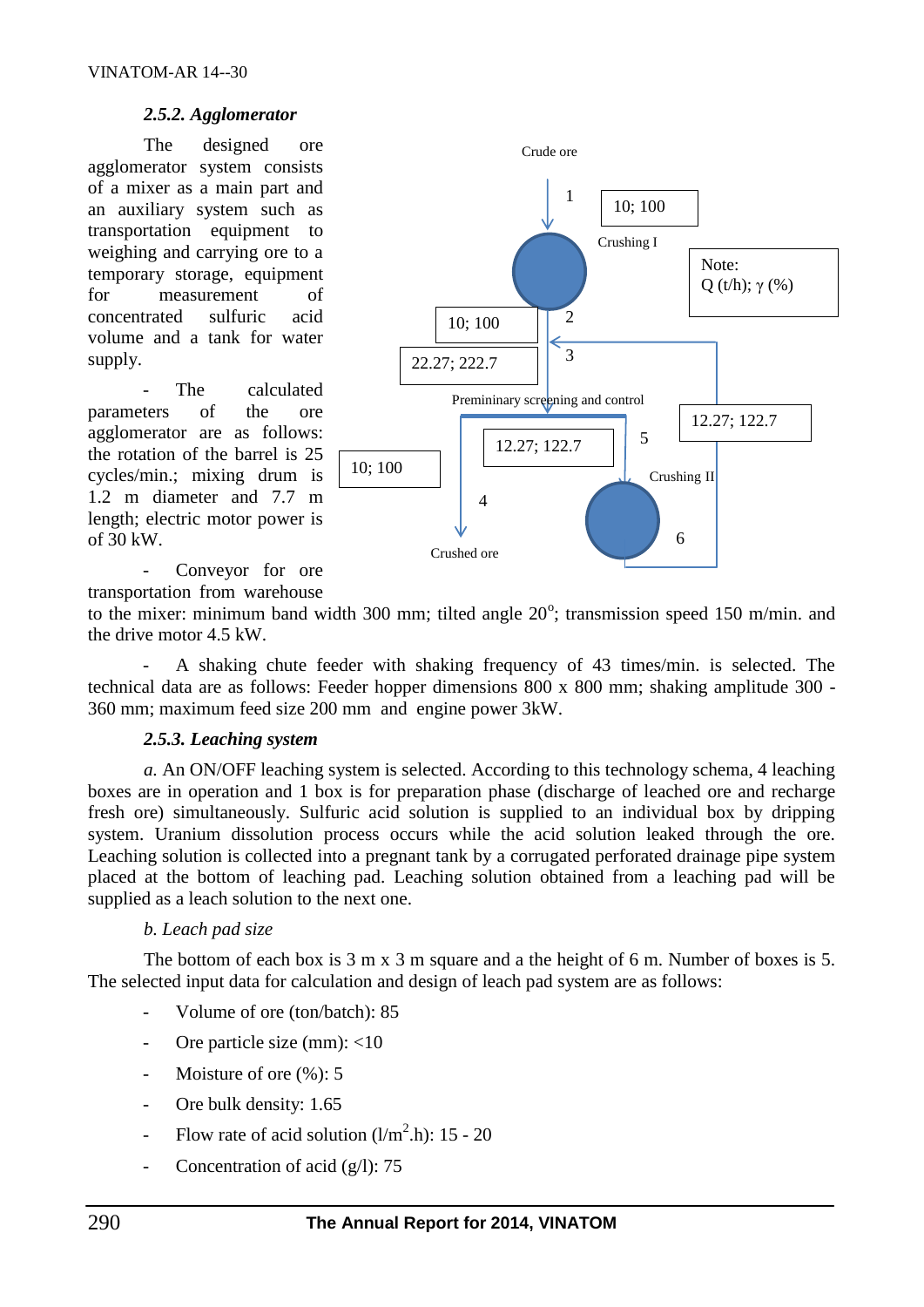

### *c. Acid dripping system*

The Ore-Max dripping system is selected. The system consists of emitter line in which the emitters are installed internally and welded to the inside of the tubing and fixed inside the pipe with certain distances, emitter pressure regulator, emitter line connectors, pumps and other accessories.

Emitter line with emitters of 2 liters/min. is selected; the distance between the emitter is 0.35 m. Thus, each pipeline includes 9 emitters, and distance from the top of pipelines to the box sides is 0.1 m. According to the calculation as a design described above, the selected emitter line for acid dripping system is Max-Emitter line 16MM 2 LPH: Part No. OL21614MX; Wall Thickness 0,89 mm; Max-Emitter Spacing 35 cm). Total length of emitter line required for 5 box leach system is 405 m.

The pressure regulators are installed at the top of each pipeline to ensure the dripping rate of each emitter. The pressure regulator Ore-Max OLPRH1016, pressure 10 psi, diameter 16 mm with emitter line connector is selected.

#### *d. Leaching solution collection*

Due to a small area the leaching box bottom as designed so one main drainage pipe will be put on the center of a box bottom. It is a Corrugated Perforated plastic Pipe of 50 mm diameter. The tube axis direction is down gradient along to the axis of the box.

- The branches:
- Corrugated perforated plastic pipe of 42 mm diameter.

• Placed 45 degrees angling compared to the main pipe. When coming from the main pipe is 250 mm a segment of 500 mm is bended parallel to the main pipe;

- The distance between axis of two adjacent pipes is 200 mm.
- A branch pipes is placed alternately to the pipe in the other side of the main pipe.

The slope of the leaching box bottom: 3%; there are 4 layers for a leaching box

- The bottom layer: the compacted soil;
- The second layer: concrete as a base for box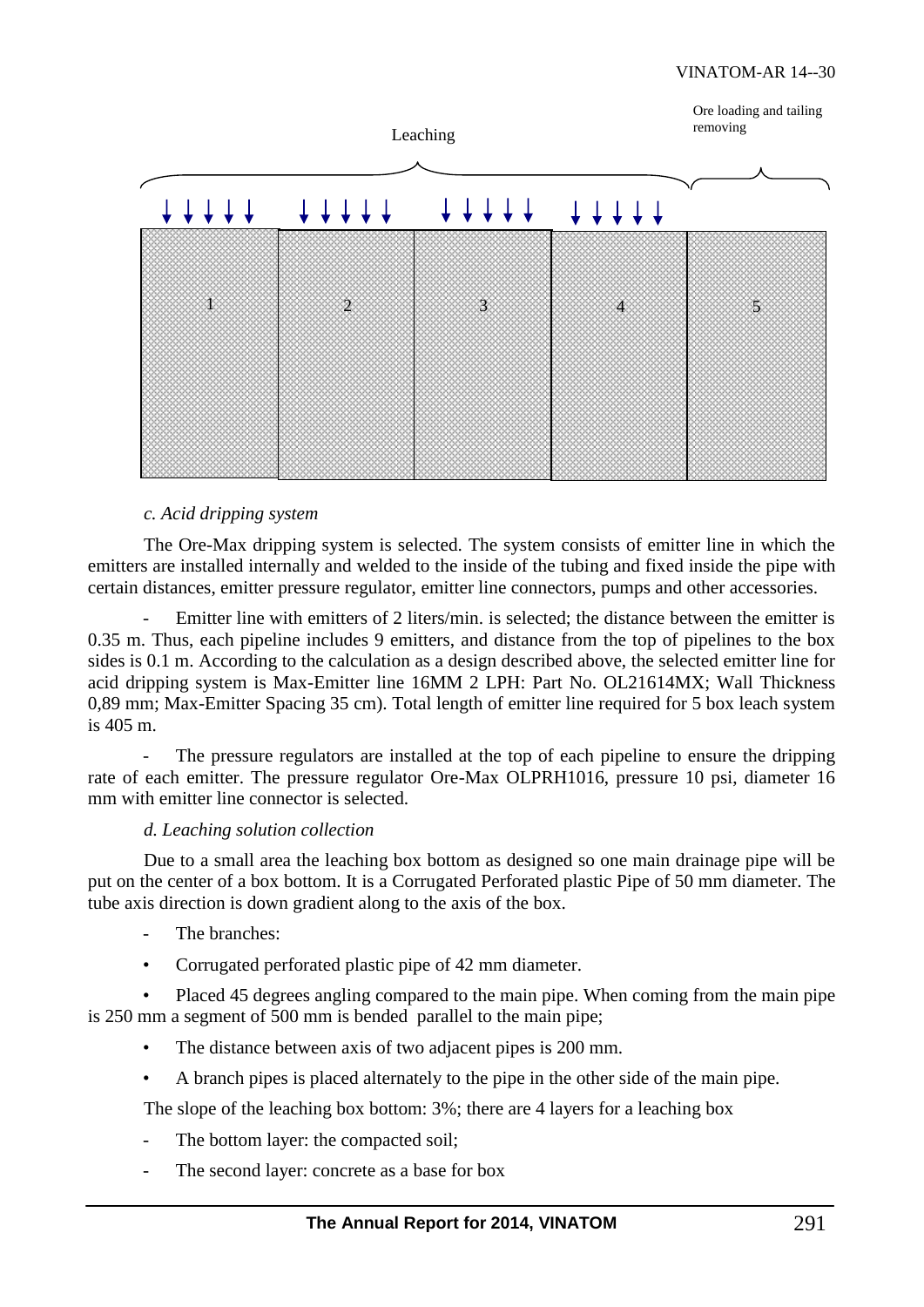#### VINATOM-AR 14--30

The third layer: 2 HDPE fabric liners with thickness 1.5 mm. On the surface of this layer the solution collection system is located.

The top layer (in contact with the ore): ore with bigger size (used ore, generally) to avoid the pipes blocking and obstructing of solution flow due to the sludge formation of fine ore particles.

# *2.5.4. Ion exchange system*

The ion exchange system includes a sorption column, an elution column and two wash columns, in which the sorption column performs selective sorption of uranium from the feed solution; The size of elution column is as the same as the sorption column.

### *a. The input data*

- Capacity: 185 liters/hour
- Sorption retention time: 10 min.
- Elution retention time: 15 min.

# *b. The main parameters*

The sorption and elution column size:

- + Resin volume: 77 liters;
- Diameter: 0.22 m;
- + Height: 2.23 m.

Wash Column (2 identical columns):

- Resin volume: 15 liters
- Diameter: 0.14 m
- + Height of resin volume: 0.97 m
- + Height of column: 1.27 m

Pumps:

Pumps for sorption: 500 liters/hour (higher than required flow rate 185 liters/hour);

 Pump for elution: 200 liters/hour (a little bit higher than required flow rate 123 liters/hour);

 Pumps for washing: the pump for washing is utilized to wash and to transfer the resin. Pump for elution can be chosen for wash columns.

# *2.5.5. Precipitation, filtration, washing and drying*

- Precipitation: Two identical vertical cylindrical reactors with cone angle 120° bottom, working volume  $V_w = 3.25 \text{ m}^3$  (total volume  $V = 4 \text{ m}^3$ ) of which the first reactor will be used for impurity removal and the second one for product precipitation. The working capacity of the precipitation reactor is 4 batches/day. A uranium solution container with a suitable capacity for this stage has been selected.

Solution - precipitate container after precipitation is a upright, flat bottom and no cover box with total volume  $V = 4 \text{ m}^3$  and working volume  $V_w = 3.25 \text{ m}^3$ .

Filtration equipment: using automatic filter press: Plate size 470 x 470 mm and number of plates 15.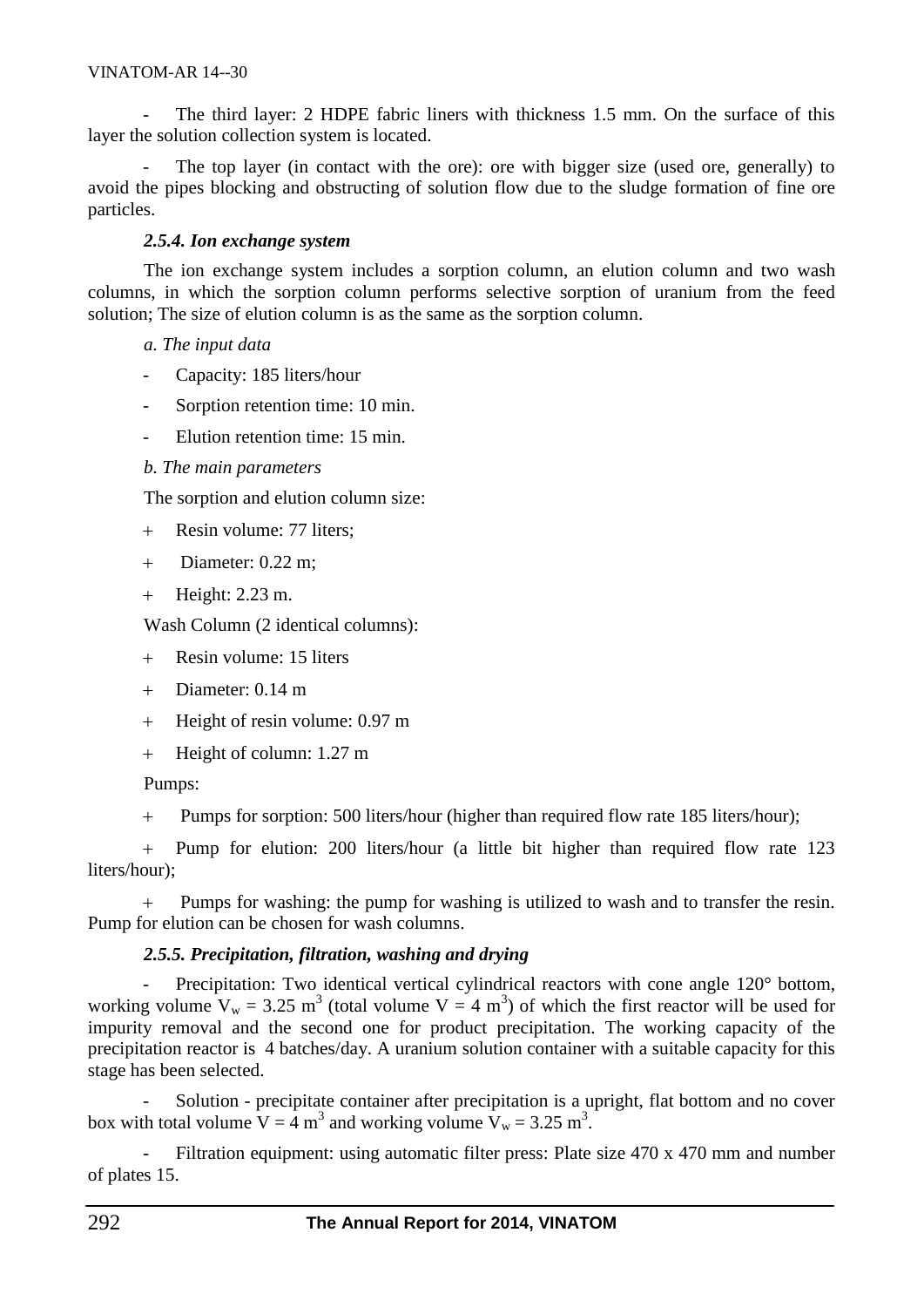Discontinuously electric drying cabinet is used to dry yellowcake with a capacity of 10 kg/batch.

### *2.5.6. Liquid waste treatment system*

The chosen system consists of several processes: precipitation - decantation, filtration, adsorption and ion exchange with processing capacity of  $1 - 1.5$  m<sup>3</sup>/h to ensure the quality of waste after treatment reach QCVN 40: 2011/BTNMT standards.

### *2.5.7. Solid waste disposal area*

Solid wastes primarily include ore and residues obtained from the liquid waste treatment process. The volume of residues should be buried  $1773.55 \text{ m}^3/\text{year}$ . Burial zones are designed in Point 5.2.2.1, Clause 5.2.2, Section 5.2, Article 5 of TCXDVN 320: 2004 - Residue of hazardous waste landfills - Design Standards).

### *2.5.8. Dust collection system*

Method of dry collection is selected, in which the cyclone is used to recover coarse dust particles and bag filters for the fine dust particles. Collected dust is then transported in sealed round screw conveyors to agglomerator.

### *2.5.9. Design and installation of equipment system of ore processing, waste treatment and warehouse and support buildings*

Based on the size and the type of used equipments, the warehouse area is calculated as follows: crushing area: 40 m<sup>2</sup>; ore agglomeration area: 126 m<sup>2</sup>; ore processing area: 216 m<sup>2</sup> and support: area  $108 \text{ m}^2$ . The workshops are designed in standards of industrial buildings.

The equipments are arranged in arrays of work group work and workshop area. Installation diagram of equipments is described in figure.

# **2.6. Water, electricity demand and preliminary estimation of pilot plant investment and operation costs**

The parameters of water, electrical power demand, investment and operation costs of pilot plant are calculated on the basis of the scale, the number of devices used, the number of used equipments and the pilot plant is expected to operate for 6 months.

Total electrical power is 67,936 kWh, including 50,258 kWh for operation of equipments and 17,678 kWh for lighting purpose).

Total water demand is 3,880 m<sup>3</sup>, including 3,718 m<sup>3</sup> for testing and 162 m<sup>3</sup> for living demand.

Cost of pilot plant construction includes many items, in which expenses for the construction of plant, purchase and installation of equipments and ore sampling occupy a large proportion. The total investment cost is estimated at about VND 23.8 billion.

Operating costs include the purchase cost of raw materials, electricity, labor, management and other expenses. Preliminary cost estimates for the total operating costs of 9 billion.

# **2.7. Additional study of oxidant and ion exchange resin selection**

With the existing conditions in Vietnam and by references published in the world, the use of agent  $MnO<sub>2</sub>$  as an oxidation for uranium ore processing in Pa Lua - Pa Rong by heap leaching (which uses ore agglomeration) or mixing and curing is appropriate in comparison with other agents, at a cost of  $4 \text{ kg } MnO_2/t$ on of ore.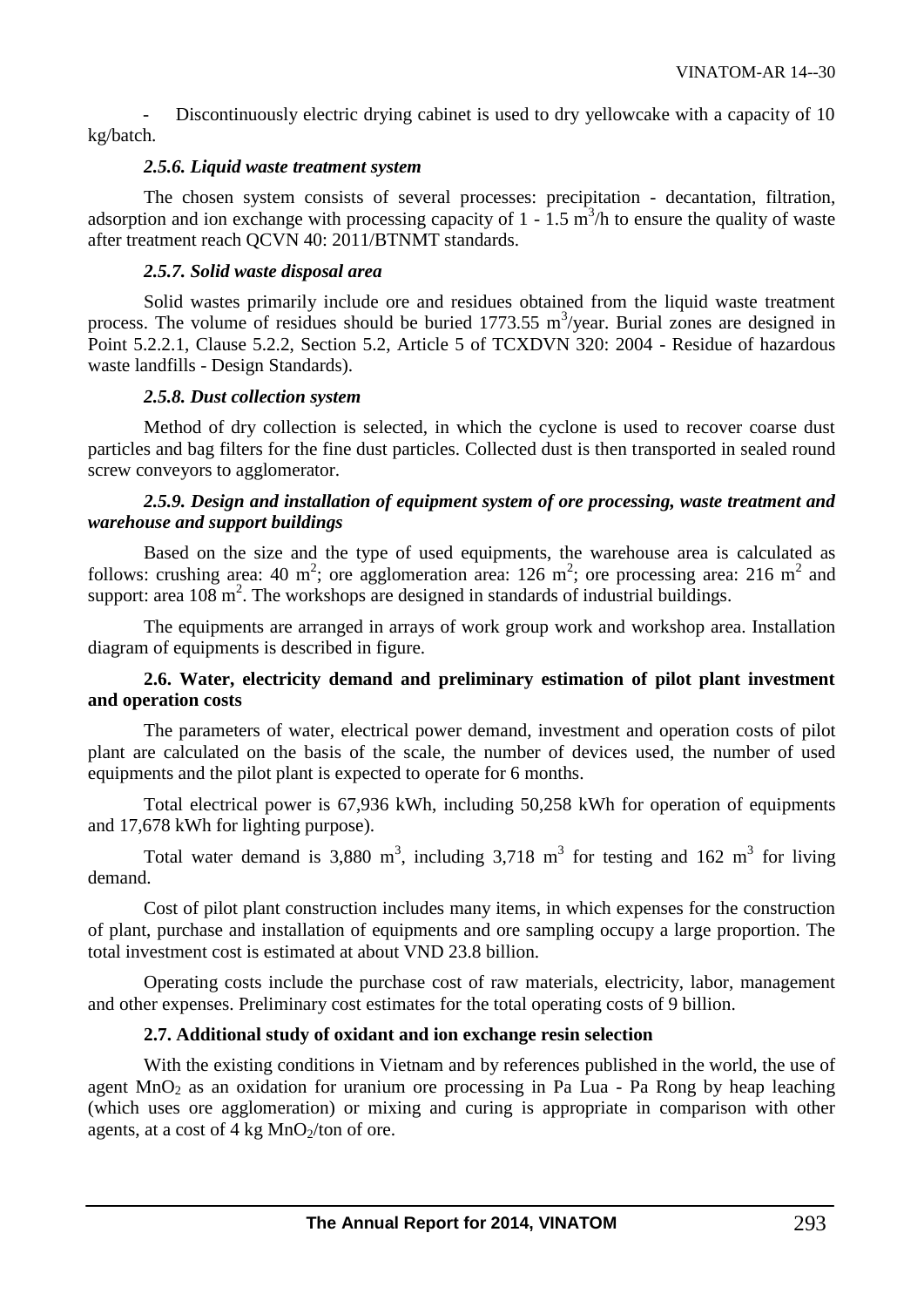

Strong base anion resins of GS300 (India) and Purolite A400 (UK) can be used for solution processing in industrial scale. For leached solution of similar components, suitable conditions for the absorption stage is pH of about 1.6 and retention time of 8 minutes.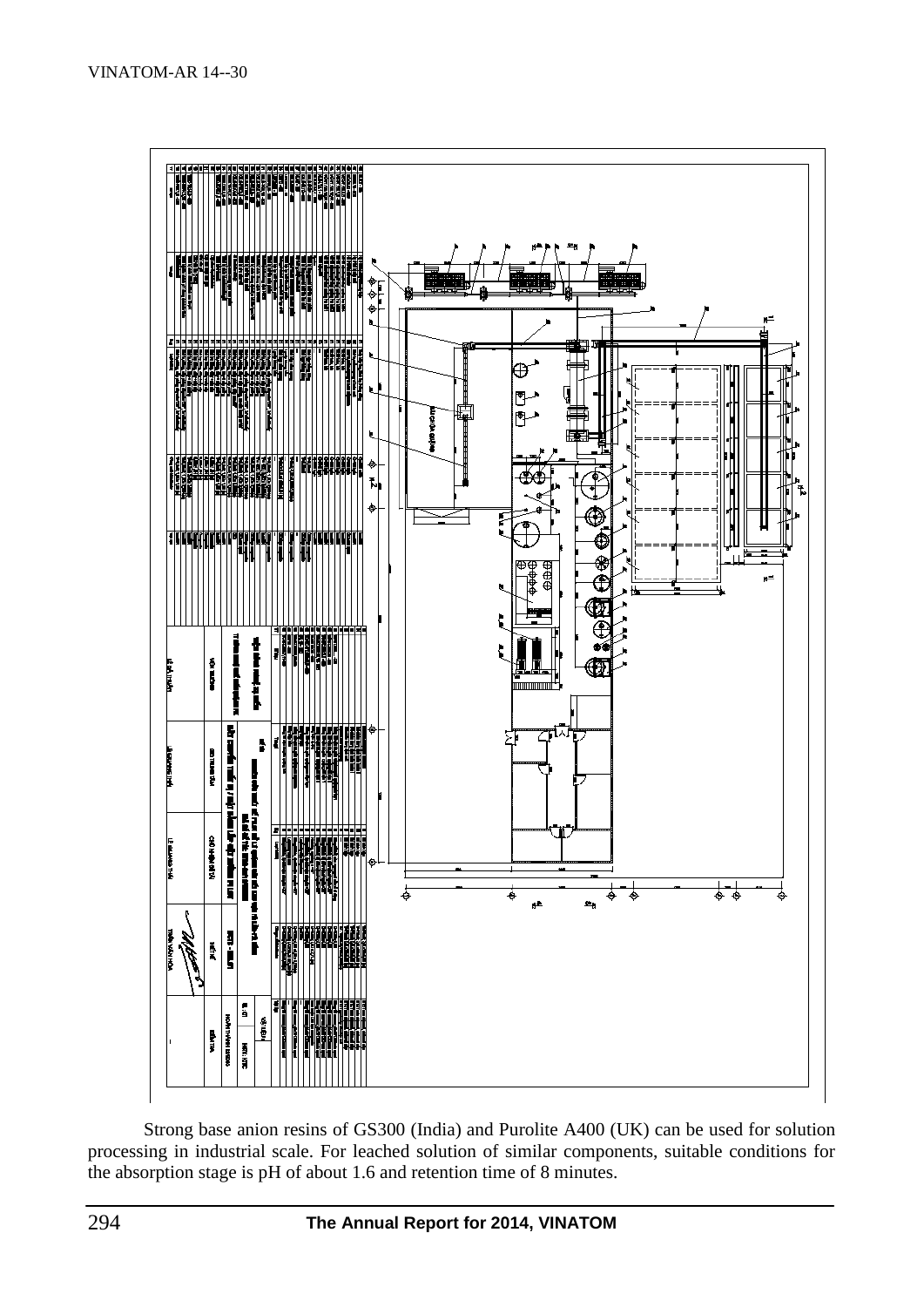# **3. CONCLUSIONS**

1) Pa Lua - Pa Rong sandstone is a low grade uranium ores. For the treatment of this ore to obtain uranium, a following technological process is proposed: the ore is undergone a two stages crushing to the size of -10 mm. The crashed ore is mixed with about 1/3 of the total acid desired for leaching, oxidizer and water so that the moisture of the mixture is about 5%. The mixture is placed on a leaching pad then a 75g/l solution of sulfuric acid is introduced on the top of the pile. Leaching solution obtained is concentrated and purified by means of a strong base ion exchange resin, elution solution is a mixture of 1M NaCl and 0.05M H<sub>2</sub>SO<sub>4</sub>. Uranium is precipitated by H<sub>2</sub>O<sub>2</sub> (0.182 kg of  $H_2O_2$  per 1kg of  $U_3O_8$ ) at adjusted pH 3.3 by using NH<sub>4</sub>OH solution. After decantration, filtration and drying a solid concentrated uranium is obtained and packed. The uranium recovery efficiency is about 76 - 83%.

2) The designed Pilot plant consists of 3 sections:

 First section includes the continously running equipments for ore crashing, size sorting, mixing and ore stacking with capacity of 10 tons of ore/h (8 hrs/day, 2 days/month);

 The second section includes leaching, ion exchange and waste water treatment (running 24 hrs/day, 30 days/month). The heap leaching consists of 5 leaching box (4 for leaching and 1 for ore discharge/recharge);

 The third section includes precipitation, filtration, drying and packing. Batch running. Capacity of precipitation reactor and dryer is  $4 \text{ m}^3$  and 10 kg/batch respectively, press filter is 470 x 470 mm.

3) The site selected for the pilot plant is as the same as the site of workshop for uranium ore testing at Pa Lua, Pa Toi village, Nam giang district, Quang nam province (6° North latitude and  $105^\circ$  South longitude).

4) A plan for testing at the site has been determined to implement the targets of this project. It consists of 4 categories: collecting technical data of ore, technology testing, testing the materials for buiding and for making equipment, testing of analytical procedures.

5) On the basis of technological parameters and productivities, a material balance caculation for solid, liquid streams, especially for uranium in the continous running equipments has been made.

6) On the calculation and pilot design: The basic parameters of devices are calculated, it is can be utilized as a basic for design and selection of equipment (especialy regular equipment). The preliminary design drawings of main machines and equipment such as leach pad, ion exchange system, etc. have been made.

7) The installation diagram of equipment in the pilot plant, drawings of the factory and the auxiliary area have been made.

8) For six months in operation, it is expected the electricity consumption (including electricity to operate equipment and lighting) to be 67,936 kWh, total water demand is 3,880 m<sup>3</sup>. The investment and operation costs are expected to be VND33 billion.

9) The additional research in this project shown that we can use the oxidation agent  $MnO<sub>2</sub>$ - a commonly used chemical- for uranium leaching in the processing of Pa Lua- Pa rong ore by permeability leaching method (ore is aggregated using acid and water to enhance permeability). For ion exchange resins, instead of using amberlite resin IRA-420 we can use the resins Purolite A400 (UK) and GS300 (India) because of its fairly inexpensive (80- 85% compare to IRA-420) and available in Vietnam.